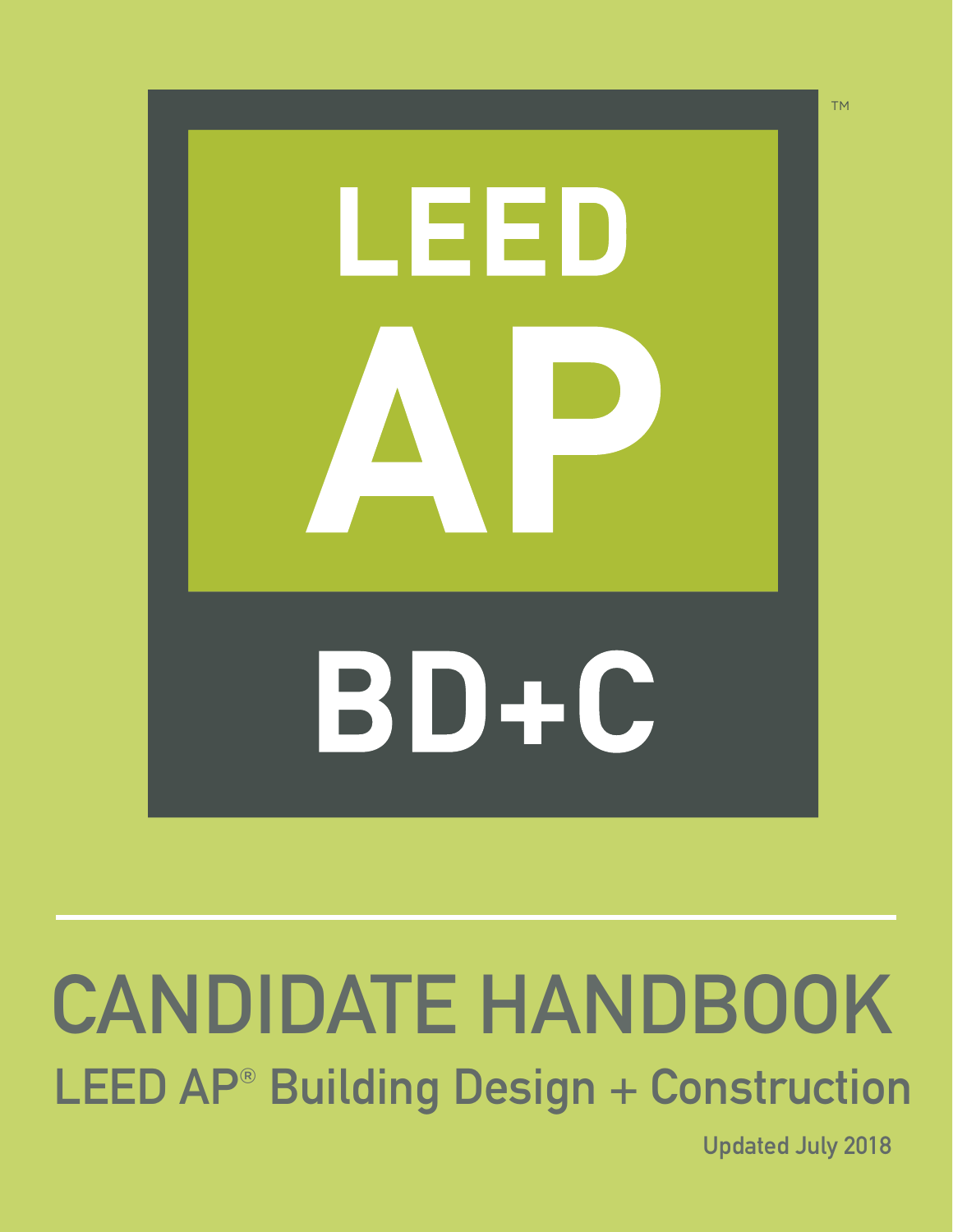| Registration<br><b>Eligibility Requirements</b><br><b>Audits</b><br><b>Testing Accommodations</b><br><b>Exam Fees</b><br><b>GI Bill Benefits</b>                                                                                       |  |
|----------------------------------------------------------------------------------------------------------------------------------------------------------------------------------------------------------------------------------------|--|
|                                                                                                                                                                                                                                        |  |
| <b>Exam Development</b><br><b>Exam Format</b><br><b>Exam Language</b><br><b>Exam Maintenance</b>                                                                                                                                       |  |
|                                                                                                                                                                                                                                        |  |
| <b>Are You Ready?</b><br><b>Exam Security</b><br><b>What to Expect at the Test Center</b><br><b>Identification Requirements</b><br><b>Test Center Regulations</b><br><b>Grounds for Dismissal from the Test Center</b>                 |  |
|                                                                                                                                                                                                                                        |  |
| <b>Exam Results</b><br><b>Passing the Exam</b><br>Designating Your Credential<br>Certificates<br>Credential Maintenance Program<br>Earning the LEED AP® with specialty after the LEED® Green Associate™<br><b>Exam Content Appeals</b> |  |
| <b>Candidate Confidentiality</b>                                                                                                                                                                                                       |  |
| <b>Specifications</b><br><b>References</b><br><b>Sample Questions</b>                                                                                                                                                                  |  |
|                                                                                                                                                                                                                                        |  |
|                                                                                                                                                                                                                                        |  |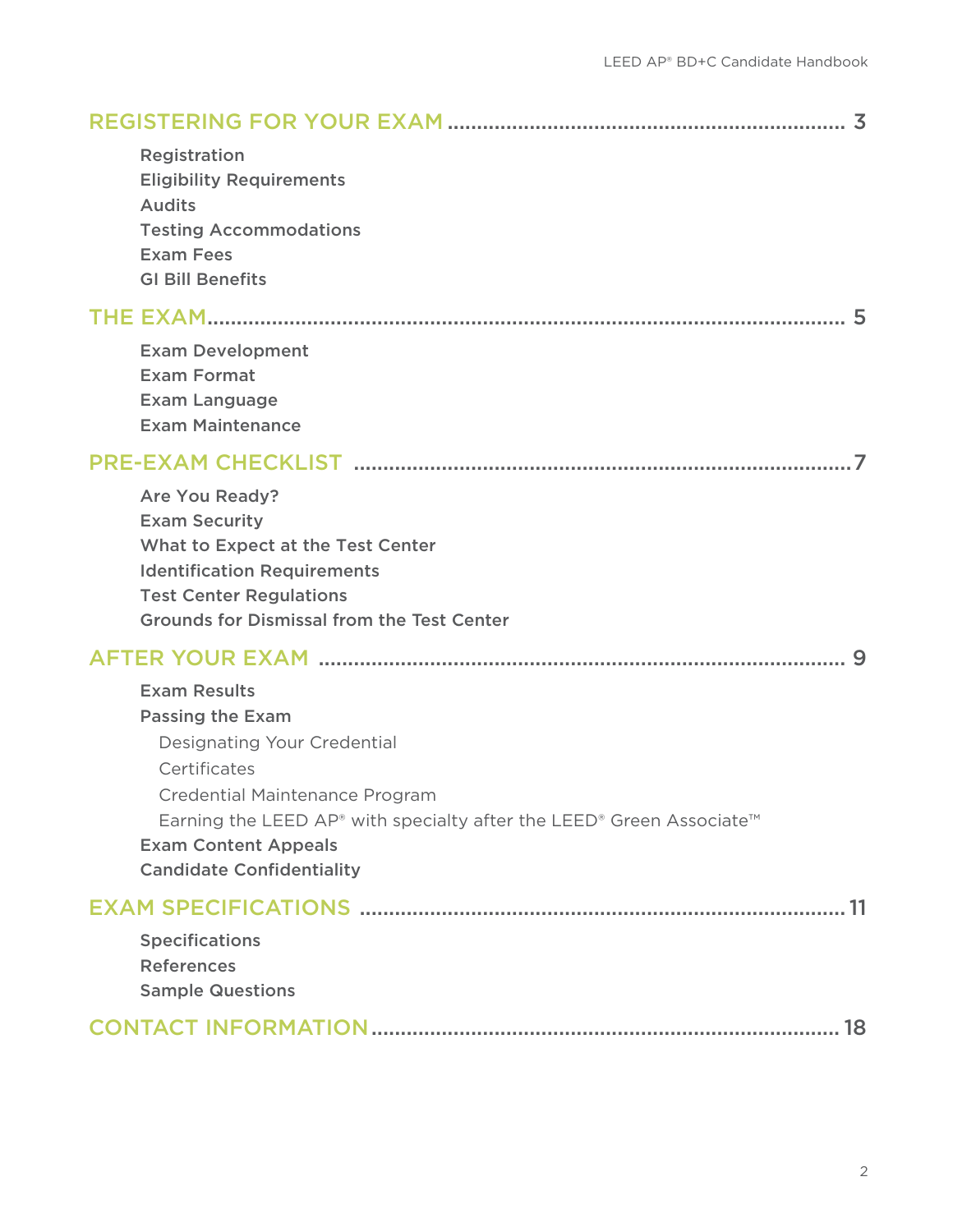## <span id="page-2-0"></span>**REGISTERING FOR YOUR EXAM**

## <span id="page-2-1"></span>Registration

- 1. Log in to your [Credentials](www.usgbc.org/account/credentials) account using your existing USGBC® site user account or creating a [new account](http://www.usgbc.org/registration/create-user) if you do not have one.
- 2. Verify that the name you enter in matches the name on the ID you will present at the test center. If it does not match, please update your name in your [site user account](http://usgbc.org/account/credentials) "settings." This may be of special concern to candidates who use more than one name (e.g., individuals who use a nickname or those who use different names in different regions). Please update your name with GBCI® at least 5 days prior to your exam. [Contact GBCI](http://gbci.org/contact) if you experience issues updating your name.\*
- 3. Select the LEED AP® BD+C exam under the credentials section and follow the instructions on the screen to complete the application.
- 4. You will be redirected to [prometric.com/gbci](http://prometric.com/gbci) to schedule your exam date and location.
- 5. When the exam appointment is scheduled, you will receive a confirmation number onscreen and from Prometric through an email.
- 6. Record your confirmation number. You will need this confirmation number to confirm, cancel or reschedule your appointment through the Prometric website, [prometric.com/gbci.](http://prometric.com/gbci)
- 7. Once you have scheduled an exam, please print your confirmation notice from Prometric. Keep your confirmation notice for any communication with Prometric about your exam.

Once you register and pay for your exam, you have one year to schedule your exam session. Upon taking your exam, if your attempt was unsuccessful you may register again in the same way as initial registration. After three unsuccessful attempts, however, you must wait 90 days before submitting a new registration to GBCI. Candidates must pay the registration fee for each exam attempt.

Learn about [GBCI's exam refund/rescheduling policy.](http://www.usgbc.org/help/can-leed-ap-exam-be-cancelled-and-refunded)

To schedule five or more candidates at one time, [contact customer service.](http://gbci.org/contact)

\*If your native language utilizes non-Roman characters, be sure to enter your name in Roman characters when you register for the exam. Make sure to bring identification, such as a passport that includes your name in Roman characters, to [the test center.](#page-6-0)

## <span id="page-2-2"></span>Eligibility Requirements

For the LEED AP with specialty exam, prior LEED project experience is strongly recommended. Candidates must be 18 years of age or older and must hold a current LEED® Green Associate™ credential.

Practitioner experience is critical to earning the LEED AP BD+C credential and, as such, project proficiency will be tested objectively within the exam.

All candidates must also agree to the [Disciplinary and Exam Appeals Policy](http://www.gbci.org/gbci-disciplinary-and-exam-appeals-policy) and credentialing maintenance requirements, and, if audited, must be willing to provide requested information.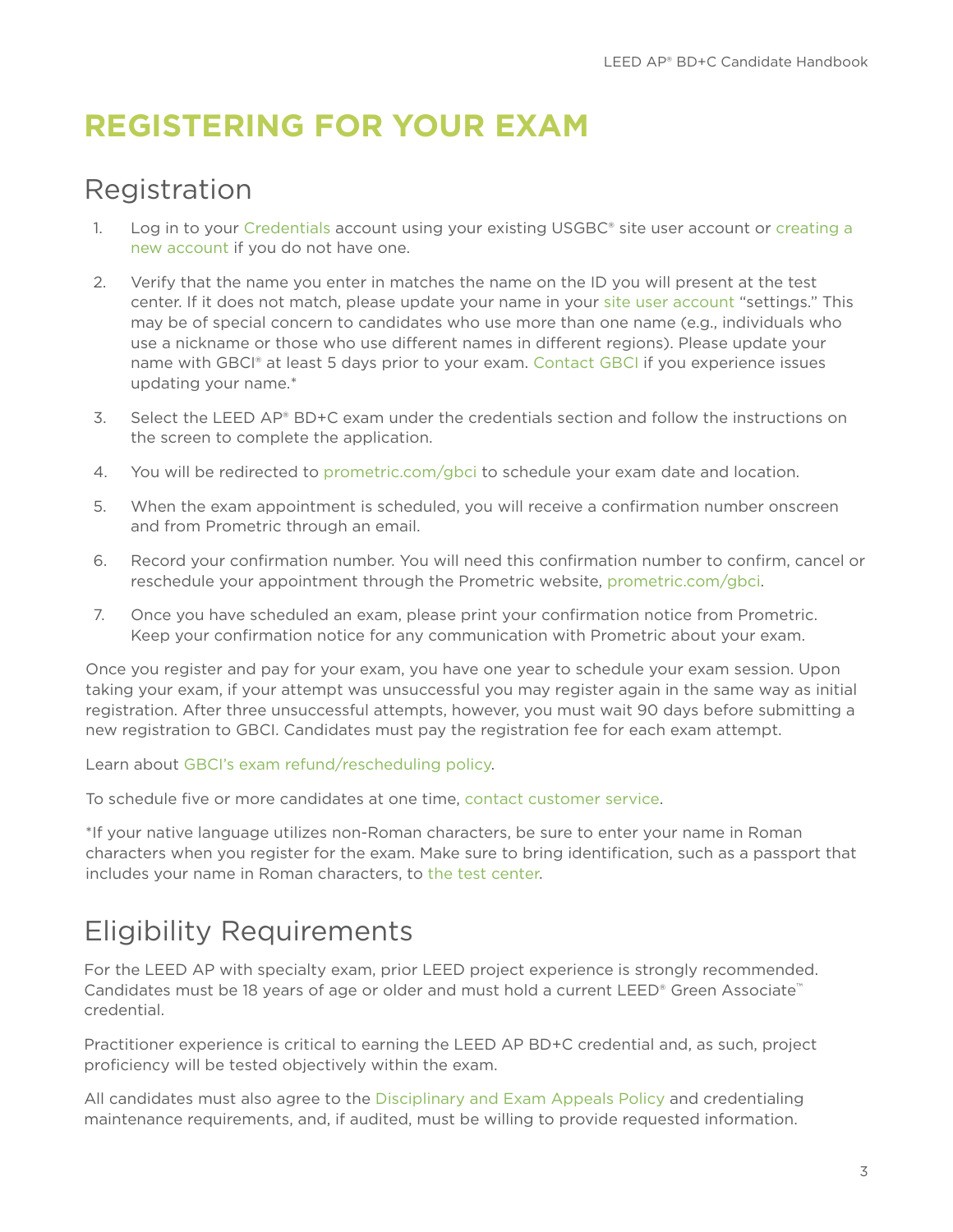## <span id="page-3-0"></span>Audits

GBCI reserves the right to conduct an audit at any time (including prior to application submission and after credential has been granted) of all current and past exam applications. Any information contained in your [Credentials](http://www.usgbc.org/account/credentials) account may be audited and a request for further documentation of any information or claims submitted by the LEED professional may be made at any time. GBCI further reserves the right to take disciplinary or legal action—including but not limited to revocation of credential(s)—in the event that any conduct discovered during such an audit violates the LEED professional [Disciplinary and Exam Appeals Policy](http://www.gbci.org/gbci-disciplinary-and-exam-appeals-policy), GBCI policy and/or law.

## <span id="page-3-1"></span>Testing Accommodations

If you have a documented disability that would prevent you from taking a LEED professional exam under normal testing conditions, you may request accommodations. GBCI complies with the provisions of the Americans with Disabilities Act (ADA). Under the ADA, entities that administer standardized examinations must offer the examinations in a place and manner that is accessible to candidates with disabilities. This may require reasonable modifications to the manner in which the exam is administered. Prometric, GBCI's exam delivery company, will provide candidates reasonable auxiliary aids and services, except where it may fundamentally alter the validity of the exam results. Available accommodations include, but are not limited to, a reader, a scribe and extended testing time.

If you require testing accommodations, you must indicate this during your registration process by checking the box that says "Yes, I need testing accommodations." To request accommodations, you and your health care provider will each need to complete one form, the [Candidate Form](http://www.gbci.org/candidate-form) and the [Provider Form](http://www.gbci.org/provider-form), to document the disability and the need for accommodation. There is no additional charge for testing accommodations. Each request will be evaluated individually.

GBCI will review this documentation and, if approved, will alert Prometric of the necessary accommodations. If proper documentation is submitted, please allow up to two weeks to receive a reply from GBCI. Once you have requested testing accommodations, you will not be able to schedule an appointment with Prometric until your request is approved. You will be contacted by email regarding the approval status of your testing accommodations request.

## <span id="page-3-2"></span>Exam Fees

See the [exam](http://www.usgbc.org/credentials/leed-ap/exam) page on the USGBC website for pricing. Your paid exam fee is good for only one exam attempt.

For USGBC members to receive member pricing for your exam, please [link your member status](http://www.usgbc.org/help/how-do-i-add-employees-member-account) to your USGBC account prior to registration.

## <span id="page-3-3"></span>GI Bill Benefits

The LEED professional exams have been approved by the U.S. Department of Veterans Affairs for reimbursement. The VA, in accordance with the GI Bill, has agreed to reimburse veterans, active service members, eligible dependents, spouses and reservists for the cost, up to \$2,000, of any of the LEED professional exams administered by GBCI since December 3, 2009. [Learn more.](https://www.usgbc.org/articles/leed-credential-exams-eligible-reimbursement-under-gi-bill)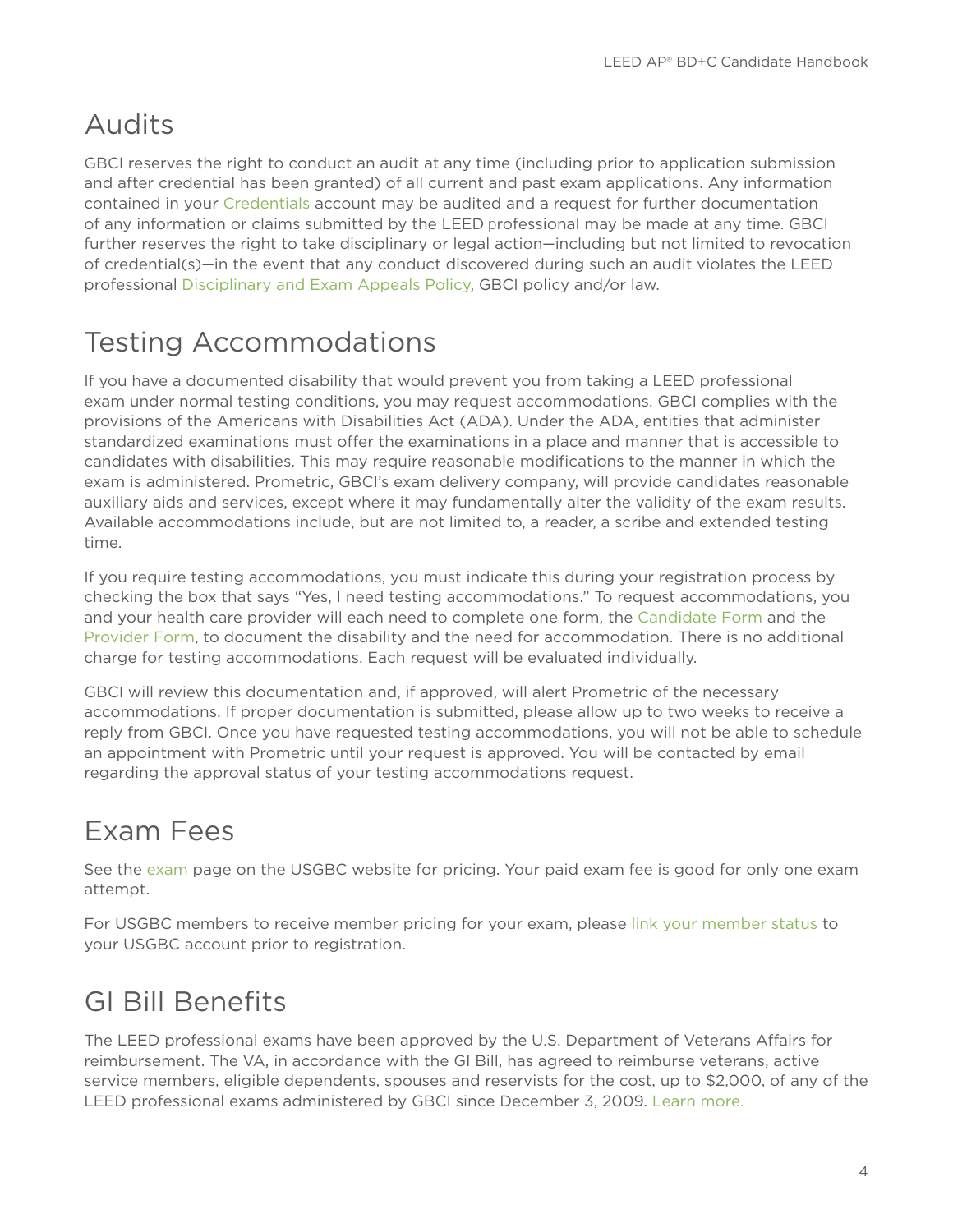## <span id="page-4-0"></span>**THE EXAM**

### <span id="page-4-1"></span>Exam Development

A LEED AP with specialty credential holder is an individual who possesses the knowledge and skills necessary to support the LEED certification process. The development of a valid exam begins with a clear and concise definition of the knowledge, skills and abilities needed in order to successfully perform the job of a LEED AP with specialty. All LEED exams are developed by a global network of Subject Matter Experts and meet the specifications of a job analysis. The exam specifications are subject to rigorous validation by these experts, which ensures that the exam is valid, measuring what it is intended to measure. Once the exams are launched the exam questions are regularly monitored to ensure continued reliability.

The exams assess candidates' abilities at three cognitive levels: Recall, Application and Analysis.

- **Recall Questions:** These questions assess a candidate's ability to recall factual material that is presented in a similar context to the exam references.
- **Application Questions:** These questions provide the candidate with a novel problem or scenario that the candidate can solve using familiar principles or procedures described in the exam references.
- **Analysis Questions:** These questions assess a candidate's ability to break the problem down into its components to create a solution. The candidate must not only recognize the different elements of the problem, but must also evaluate the relationship or interactions of these elements.

## <span id="page-4-2"></span>Exam Format

The LEED AP with specialty exam contains 100 randomly delivered multiple choice questions and must be completed in 2 hours.

Candidates who have a current LEED Green Associate credential can register for the specialty-only portion of the exam and do not need to sit for the entire combined exam. Please be aware that the option to take the combined exam in one sitting is not available in all languages and at all test centers. If you cannot find the option to register for a combined LEED AP exam, please register for the two core parts separately.

The exam has both scored and unscored questions. All questions are delivered randomly throughout the exam and candidates are not informed of a question's status, so candidates should respond to all the questions on the exam. Unscored questions are used to gather performance data to inform whether the question should be scored on future exams.

The exam is computer-based. Exam questions and answer options are displayed on screen. The computer records your responses and times your exam. You are able to change your answers, skip questions and flag questions for later review.

During the exam, candidates may submit comments on any question(s) they believe to contain technical errors in content by using the comment button located in the navigation bar. In order to challenge an exam question, the candidate must have commented on the question and provided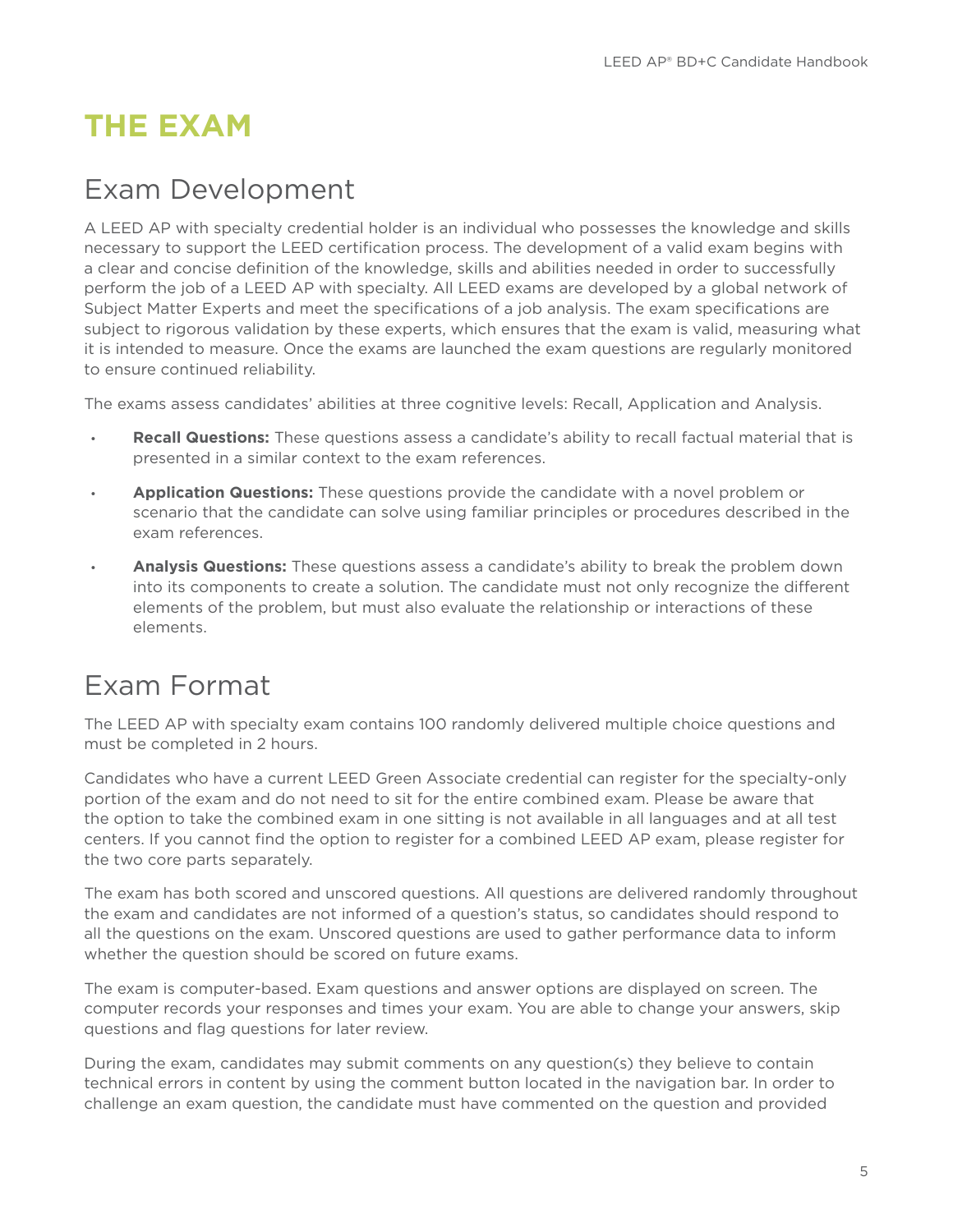an explanation of their concerns. After the exam, [inform GBCI](http://www.gbci.org/contact) that you have left comments on your exam; in your correspondence, be sure to note the email address used to sign up for the exam, as well as the date on which you took it. You must notify GBCI within 10 days of your exam date that you have left comments within your exam.

Be prepared to commit 2 hours 20 minutes for a specialty-only exam and 4 hours 20 minutes for a combined exam. Total exam time is broken out as follows:

- For a specialty-only exam, an optional 10 minute tutorial, the 2 hour exam and an optional 10 minute exit survey.
- For a combined exam, an optional 10 minute tutorial, the 2 hour LEED Green Associate exam, the 2 hour specialty exam and an optional 10 minute exit survey. Be aware that if a candidate exits the exam session before completing the exam, the exam cannot be restarted and the exam session and fee are forfeited.

## <span id="page-5-0"></span>Exam Language

The primary language for the exam is English. In the case of any discrepancies between the original English content and the translated content or challenges made to the exams, the English content will be used as the basis of consideration. Translation is offered solely as an aid to non-native English speakers and is provided in Arabic, Brazilian Portuguese, Chinese, French, German, Japanese, Korean and Spanish for the LEED Green Associate, and in Arabic, Brazilian Portuguese, Chinese, French and Spanish for the LEED AP BD+C exam. The use of translators or foreign-language dictionaries during the examination will not be permitted. Additional time to complete the exam will not be provided. The translated exam will be presented with the English text on top and the translated text below.

Please note the exam tutorial, non-disclosure agreement, and end of exam survey are in English.

## <span id="page-5-1"></span>Exam Maintenance

Each year, LEED professional exams are updated on July 1. Exams go through a maintenance process where the questions are evaluated based on performance; poorly performing questions are removed and replaced with new questions. Additionally, questions are reviewed against LEED addenda published through January of the same year to ensure that all questions remain current and valid. Please check the [References](#page-15-1) section of the handbook for the most current list of exam references.

Exams are not offered from June 23 - June 30 of each year in order to accommodate deployment of updated exams at test centers globally.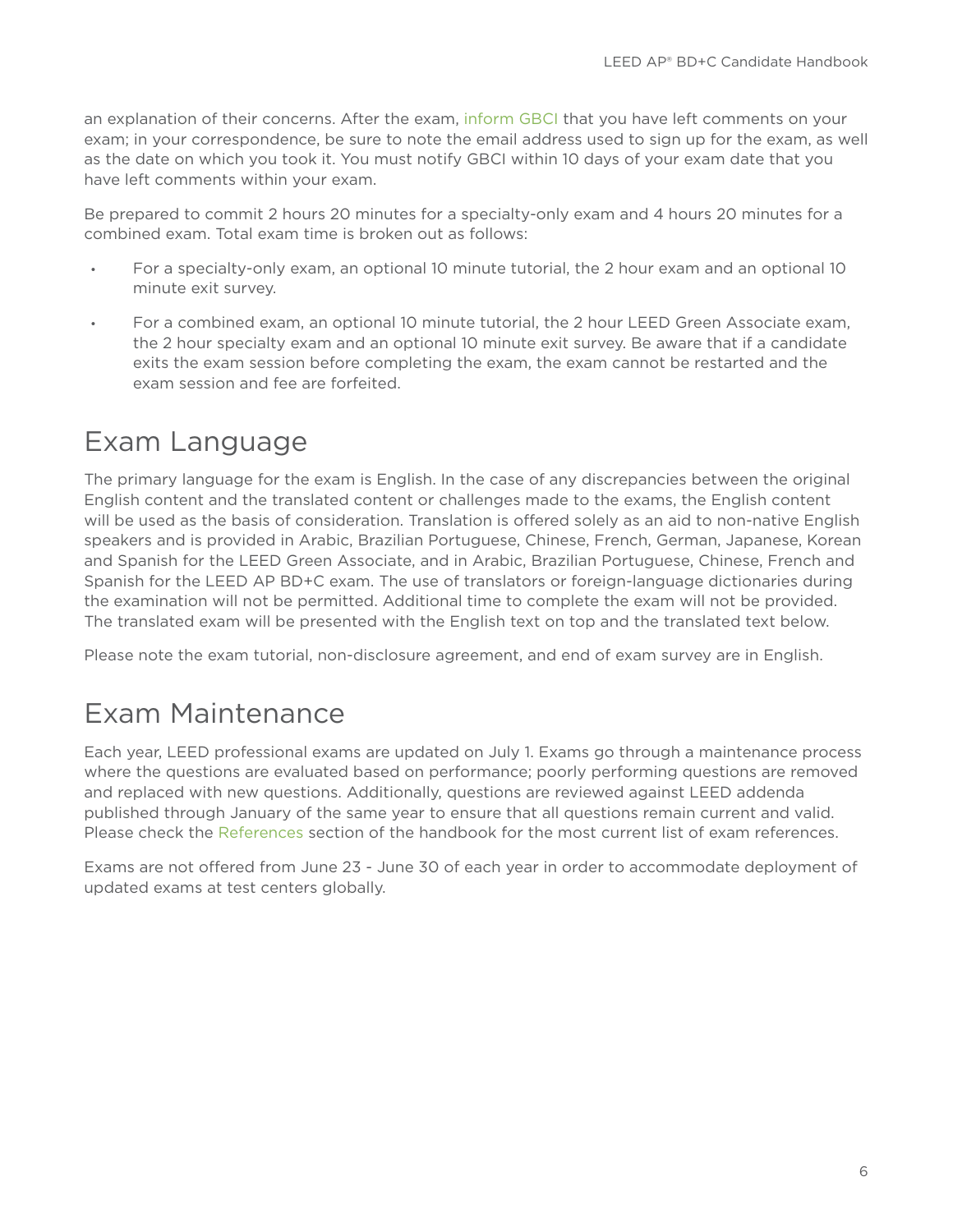## <span id="page-6-0"></span>**PRE-EXAM CHECKLIST**

## <span id="page-6-1"></span>Are You Ready?

### **One Month Before Your Exam**

Ensure that your given name (first name) and surname (last name) in your [usgbc.org account](http://www.usgbc.org/account/credentials)  matches the given name and surname on the identification you will present at the test center. (See next page.) **If the names do not match, you will not be allowed to test and you will forfeit the exam fee.** 

### **One Week Before Your Exam**

Confirm that the date, time and location of your exam is correct. If it is not, please visit [usgbc.org](http://www.usgbc.org/help/can-leed-ap-exam-be-cancelled-and-refunded) for information about rescheduling or canceling your exam.

## <span id="page-6-2"></span>Exam Security

To ensure the integrity of the LEED professional exams, you will be required to review and accept a nondisclosure agreement that prohibits any disclosure of exam content:

- Exam questions and answers are the exclusive property of GBCI.
- The exam, questions and answers are protected by copyright law. The exam may not be copied or reproduced in part or in whole, by any means whatsoever, including memorization.
- Future discussion or disclosure of the content of the exam, orally or in writing, or by any other means, is prohibited.
- Theft or attempted theft of exam questions is punishable to the fullest extent of the law.
- Failure to comply with the agreement will prevent you from testing.

## <span id="page-6-3"></span>What to Expect at the Test Center

It is recommended that you arrive at the test center at least 30 minutes prior to your scheduled exam appointment. Candidates who arrive at the test site after their scheduled exam time will lose their seat.

You will be escorted to a workstation by test center staff. You must remain in your seat during the exam except when authorized to leave by test center staff. Raise your hand to notify test center staff if:

- You experience problems with your computer
- An error message appears on the computer screen (do not clear the message)
- You need to take a break (testing time will NOT be suspended)
- You need the test center staff for any other reason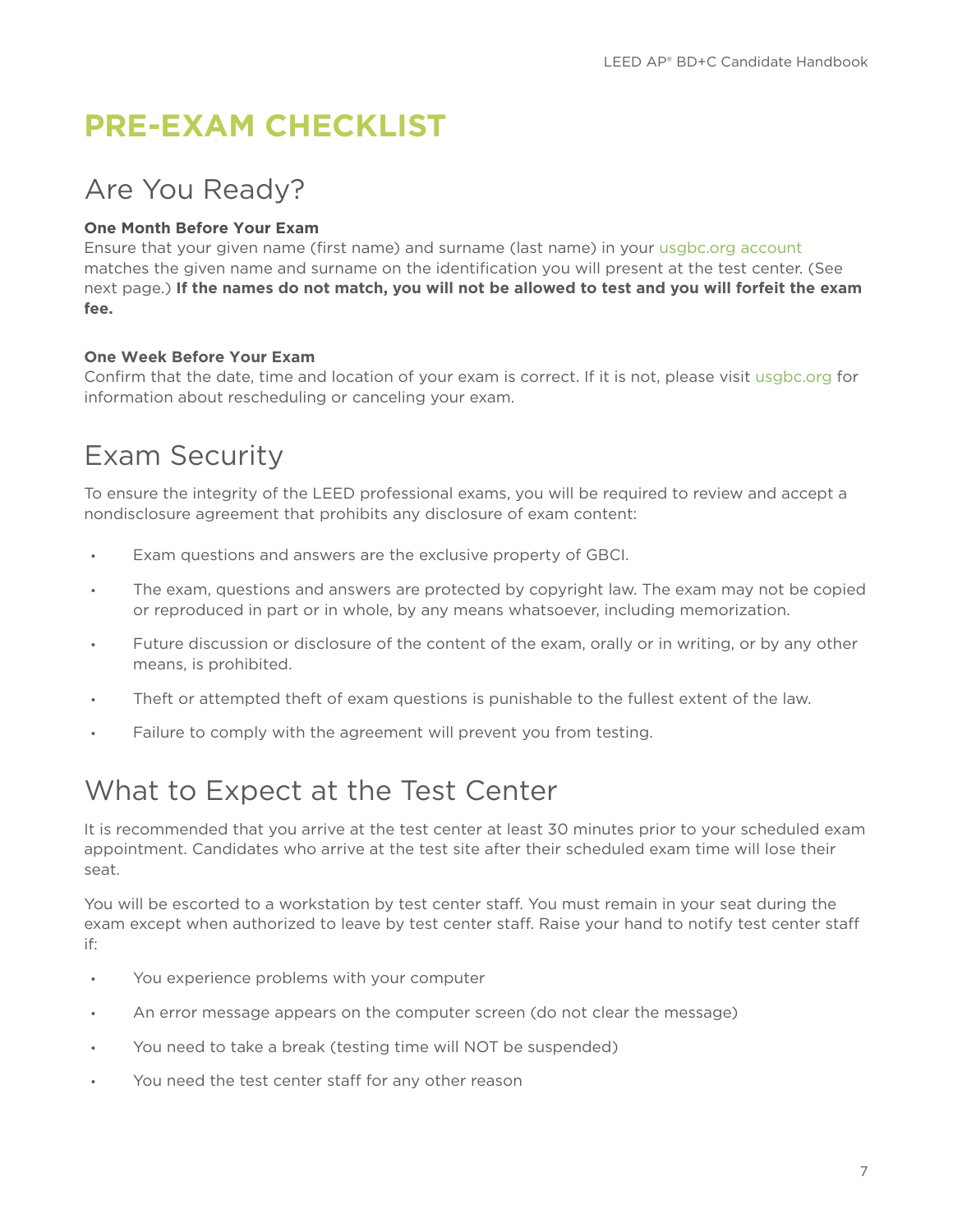## <span id="page-7-0"></span>Identification Requirements

Candidates must provide a valid, unexpired ID with a signature, a photograph that looks like the candidate and an expiration date. Acceptable examples include:

- Current government-issued photo ID with signature
- Current credit card photo ID with signature
- Current photo ID without signature plus 1 credit card with signature—first and last names must match on both

Examples of acceptable forms of unexpired photo ID include, but are not limited to:

- Driver's license
- Passport
- Military ID
- Green card, permanent residence card, or H-1B visa\*

*\*If the ID has a picture but no signature, it must be provided with a form of signature ID (e.g., a credit card) in the same name.*

See [Prometric's website](https://www.prometric.com/en-us/for-test-takers/prepare-for-test-day/pages/what-to-expect.aspx) for more information.

Unacceptable forms of ID include, but are not limited to, an expired ID, an ID without an expiration date and a Social Security Card.

## <span id="page-7-1"></span>Test Center Regulations

You must abide by Prometric's security rules while at the test center. See [Prometric's FAQs](https://www.prometric.com/en-us/for-test-takers/Prepare-for-Test-Day/frequently-asked-questions/Pages/default.aspx) for more information.

## <span id="page-7-2"></span>Grounds for Dismissal from the Test Center

Any candidate who engages in misconduct or does not comply with the test proctor's warning to discontinue inappropriate behavior may be dismissed from the test site, have exam results invalidated or be subject to other sanctions. Fraud, deceit, dishonesty or other irregular behavior in connection with taking the exam is strictly prohibited.

GBCI will make a ruling based on the consideration of both the candidate's report and Prometric's report of the incident. To appeal GBCI's ruling, [send an email](mailto:exam@gbci.org) of your formal appeal to GBCI. At this stage, the Credentialing Steering Committee will review and make a final ruling on the case.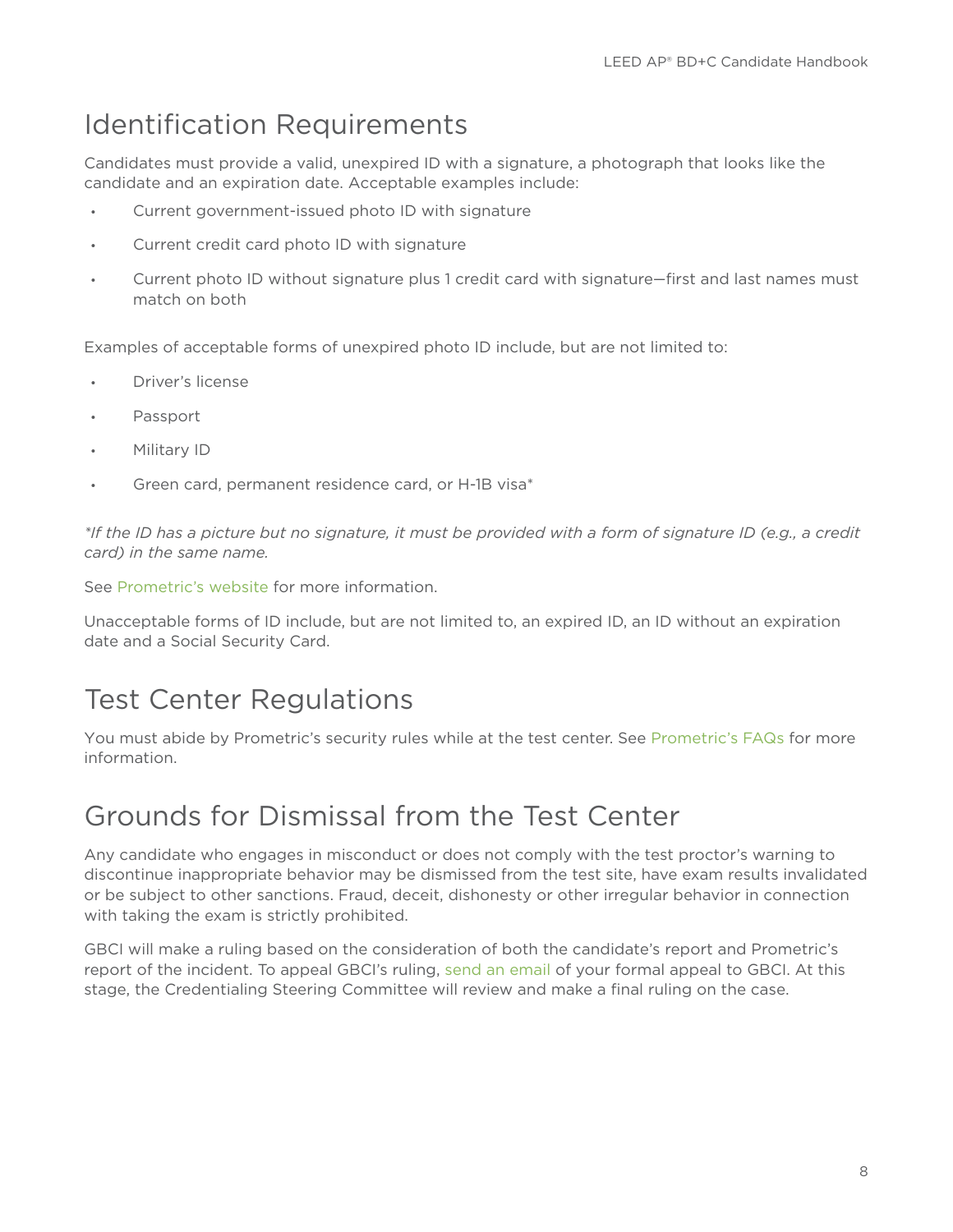## <span id="page-8-0"></span>**AFTER YOUR EXAM**

### <span id="page-8-1"></span>Exam Results

All LEED professional exams are scored between 125 and 200. **A score of 170 or higher is required to pass.** Your exam score will be displayed on screen at the end of the exam and a score report will be emailed to you following your exam session. **For the LEED AP combined exams, you must earn a 170 or higher on both parts within the same application period to earn the credential.**

Within 72 hours of your appointment, your exam results will be processed, your [Credentials](http://www.usgbc.org/account/credent) account will be updated and, if applicable, your badge will be updated in the usgbc.org [People directory.](http://www.usgbc.org/people)

## <span id="page-8-2"></span>Passing the Exam

### <span id="page-8-3"></span>**Designating Your Credential**

As soon as you have passed the specialty exam, you must use the title "LEED AP®" followed by your specialty and/or the corresponding logo(s). For example: LEED AP® BD+C, LEED AP® O+M, LEED AP® ID+C. The term "LEED Accredited Professional" is never to be used.

You should no longer use LEED Green Associate as the LEED AP with specialty credential supersedes the LEED Green Associate credential.

Please review the LEED professional credentials section of the [USGBC Trademark Policy and](http://www.usgbc.org/resources/usgbc-trademark-policy-and-branding-guidelines)  [Branding Guidelines](http://www.usgbc.org/resources/usgbc-trademark-policy-and-branding-guidelines) for additional guidance.

### <span id="page-8-4"></span>**Certificates**

Once your exam results have been processed, you can download a copy of your certificate through your [usgbc.org account](http://www.usgbc.org/account/credentials).

### <span id="page-8-5"></span>**Credential Maintenance Program**

For information on credential maintenance, see the [CMP Guide.](http://www.usgbc.org/resources/cmp-guide)

### <span id="page-8-6"></span>**Earning the LEED AP with specialty after the LEED Green Associate**

Your LEED Green Associate credential expires and is replaced by the LEED AP with specialty.

## <span id="page-8-7"></span>Exam Content Appeals

Because of the need for exam security, GBCI will not release exam questions or answers to candidates. GBCI does not respond to complaints or challenges received more than 10 days after the exam date and does not respond to complaints sent to organizations other than GBCI. GBCI will review the questions and you will be notified of the findings.

GBCI does not modify exam scores under any conditions. In the event of a successful exam content appeal, you will be given the opportunity to retest; your score will not be changed. The only way to earn a LEED professional credential is to earn a 170 on the required exam(s).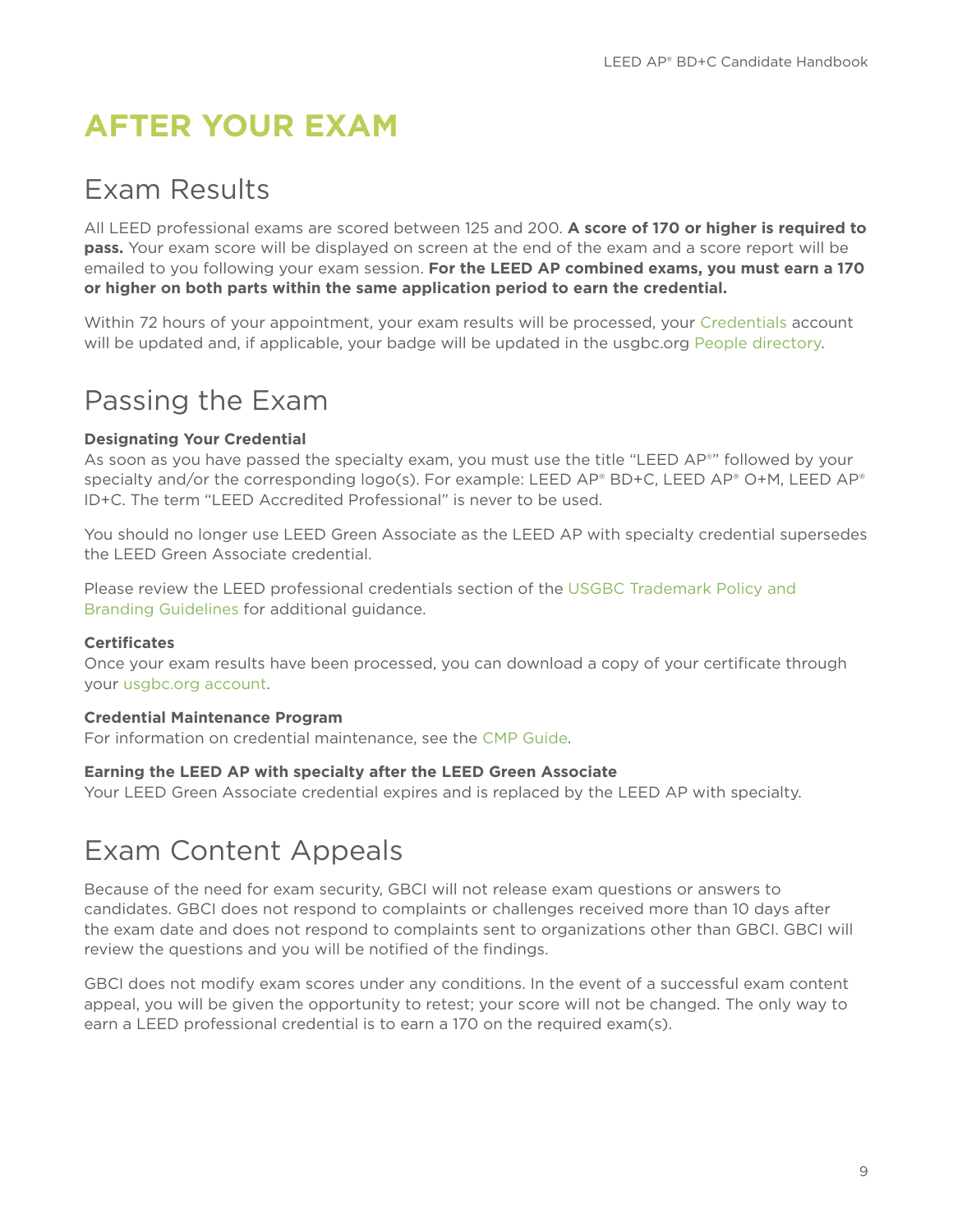## <span id="page-9-0"></span>Candidate Confidentiality

GBCI recognizes your rights to control personal information. GBCI policy is designed to safeguard this information from unauthorized disclosure. You can change your preference to be contacted by updating your personal preferences in your [usgbc.org account.](http://www.usgbc.org/legacy/account/subscriptions)

To protect your rights to control score distribution, exam scores are released only to you, the exam taker, and authorized GBCI staff. GBCI does not release exam scores except for use in research studies that preserve your anonymity. Candidates' scores will always remain confidential unless released with written consent of a candidate.

Official statistics regarding the LEED professional exams, including all question performance data, individual data and demographic data, will be considered confidential; however, GBCI may publish aggregate, non-identifying information based on such data.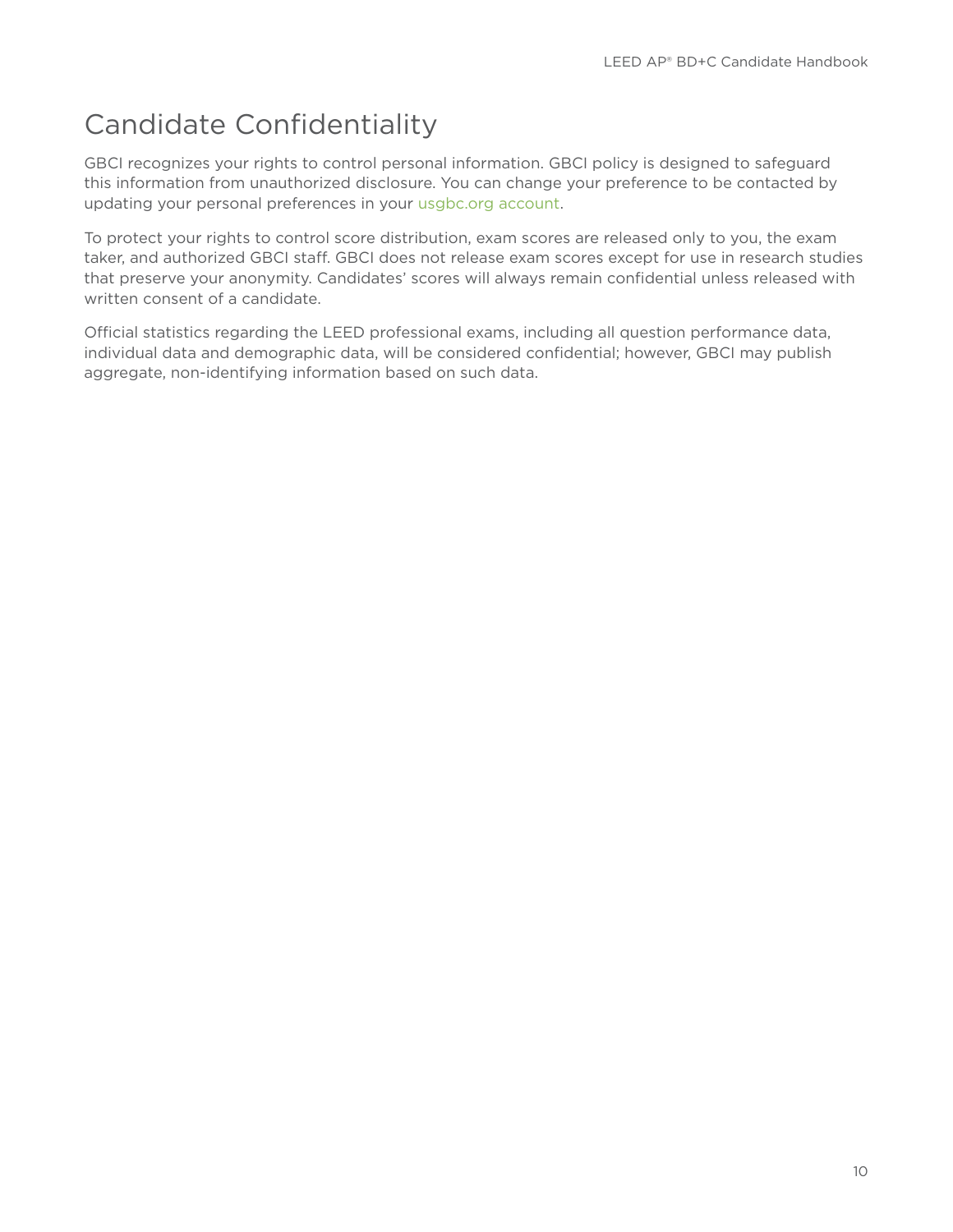## <span id="page-10-0"></span>**EXAM SPECIFICATIONS**

## <span id="page-10-1"></span>Specifications

The following outline provides a general description of exam content areas for the LEED AP BD+C exam.

Knowledge Domains reflect the rating systems' credit categories and what one needs to know. These include concepts such as LEED Process, Integrative Strategies, LEED credit categories and Project Surroundings and Public Outreach.

## LEED AP BD+C Exam

The LEED AP BD+C specialty exam tests the knowledge and skills necessary to participate in the design process, to support and encourage integrated design and to streamline the application and certification process.

### $\blacktriangleright$  Knowledge Domains

### 1. LEED Process (8 Questions)

- A. Different avenues to achieve LEED goals (e.g., developing credit interpretation rulings/requests; Regional Priority Credits; innovative credit submittals; use of pilot credits, etc.)
- B. LEED system synergies (e.g., energy and IEQ; waste management)
- C. Project boundary; LEED boundary; property boundary
- D. Prerequisites and/or minimum program requirements for LEED certification
- E. Knowing the evolutionary characteristics of LEED (e.g., development cycles of the rating systems; continuous improvement)

### 2. Integrative Strategies (9 Questions)

- A. Integrative process (e.g., energy and water discovery items)
- B. Integrative project team, as applicable per project type and phase (e.g., architect; engineer; landscape artist; civil engineer; contractor; facility manager, etc.)
- C. Value of collaboration (e.g., meeting on integrative green strategies)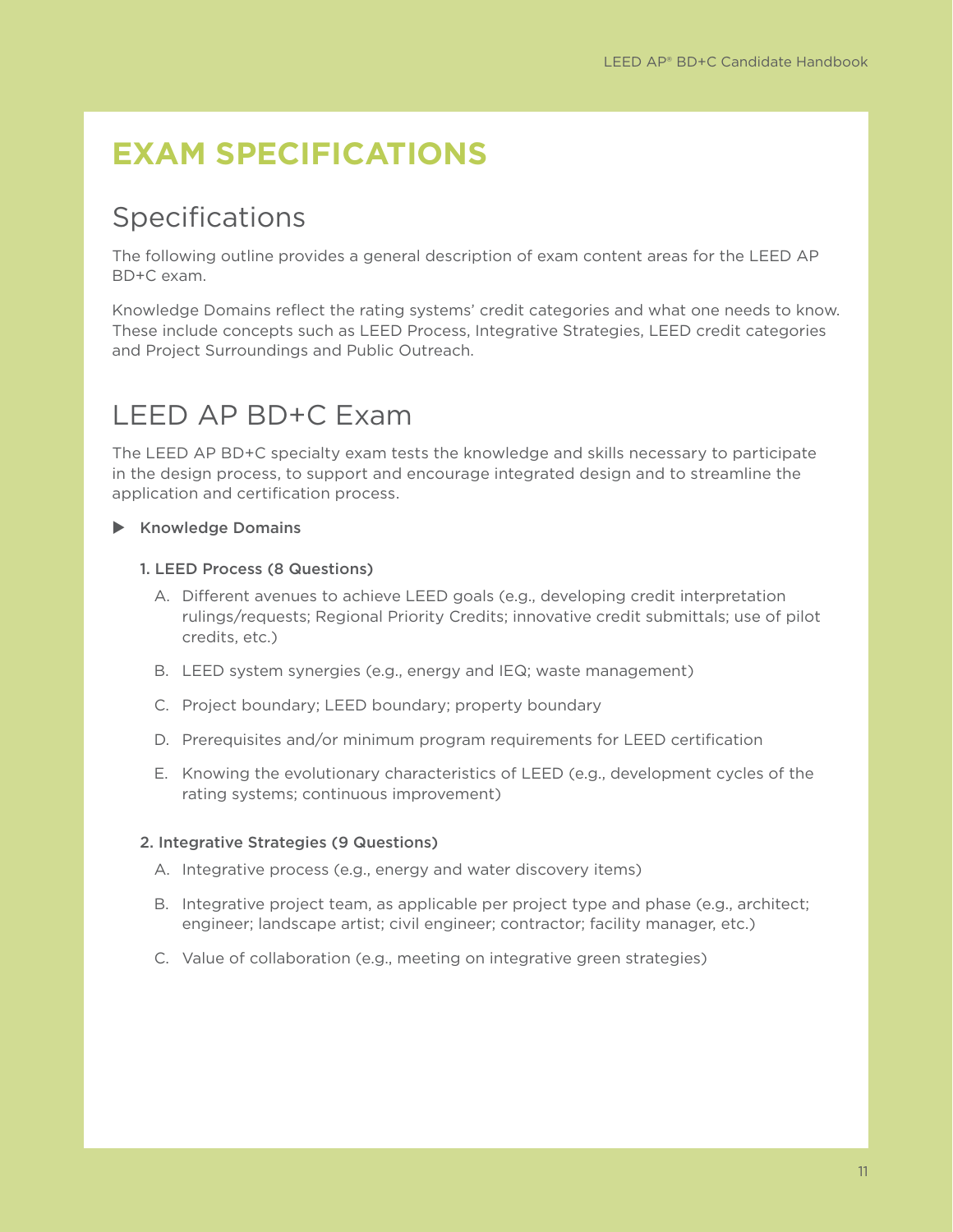### 3. Location and Transportation (9 Questions)

- A. Site selection
	- i. Development constraints and opportunities (e.g., prime farmland; floodplains; species and habitat; water bodies; wetlands; historic districts; priority designations; brownfields)
	- ii. Community connectivity terms/definitions (e.g., walkability; street design)
- B. Access to quality transit: knowledge of access and quality concepts/calculations (e.g., accessibility to multimodal transportation choices; quality transit; bicycle network)
- C. Alternative transportation: infrastructure and design (e.g., parking capacity; bicycle storage and shower rooms; alternative-fuel fueling stations)
- D. Green vehicles (e.g., fleet management; knowledge of regionalization of energy sources for electric power generation)

### 4. Sustainable Sites (9 Questions)

- A. Site assessment (e.g., topography; hydrology; climate; vegetation; soils; human use; human health impacts)
- B. Site assessment: site as a resource (e.g., energy flows)
- C. Construction activity pollution prevention (e.g., soil erosion, waterway sedimentation/contamination, airborne dust)
- D. Site design and development
	- i. Habitat conservation and restoration (e.g., on-site restoration or preservation; off-site habitat restoration; off-site habitat conservation; native or adaptive vegetation; disturbed or compacted soils)
	- ii. Exterior open space (e.g., amount of space and quality of services; vegetated outdoor space; biophilia)
	- iii. Exterior lighting (e.g., exterior light trespass and uplight; consequences to the development of wildlife and people)
	- iv. Rainwater management (e.g., historical rainfall conditions; natural hydrology; lowimpact development)
	- v. Heat island reduction (e.g., heat island effect; green roofs; solar reflectance; roof and non-roof strategies)
	- vi. Joint use (e.g., joint parking, etc.)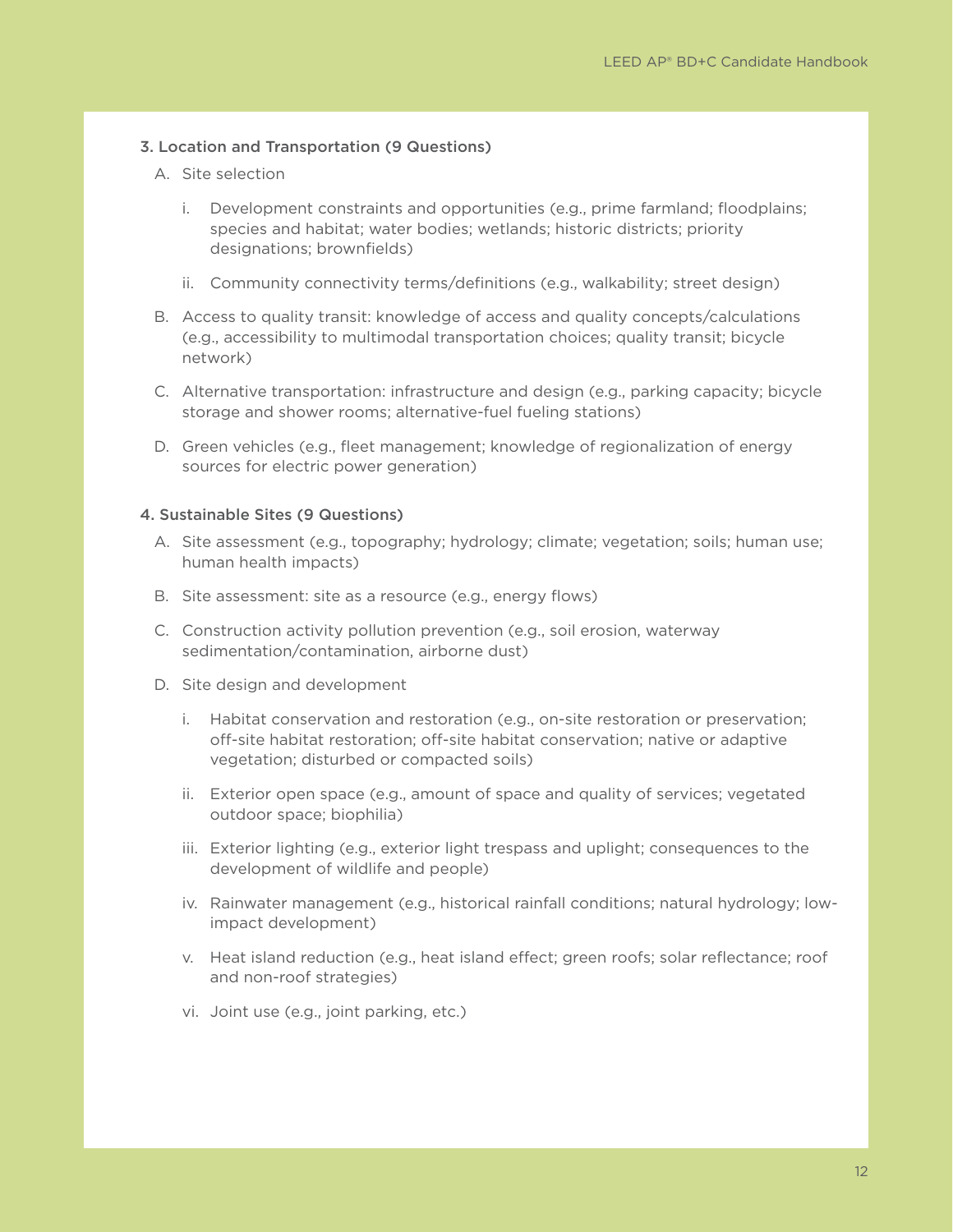#### 5. Water Efficiency (9 Questions)

- A. Outdoor water use reduction: irrigation demand (e.g., landscape water requirement; irrigation system efficiency; native and adaptive species)
- B. Indoor water use reduction
	- i. Fixture and fittings (e.g., water use reduction through fixtures such as toilets; urinals; faucets [kitchen, lavatory]; showerhead)
	- ii. Appliance and process water (e.g., equipment types [i.e., cooling towers, washing machines])
- C. Water performance management
	- i. Water use measurement (e.g., water meter(s); submeters; types of water sources to measure; data management and analysis)
	- ii. Types and quality of water (e.g., potable; nonpotable; alternative water sources)

#### 6. Energy and Atmosphere (14 Questions)

- A. Building loads
	- i. Design (e.g., building orientation; glazing selection; clarify regional considerations)
	- ii. Space usage (e.g., space types [private office, individual space, shared multioccupant spaces]; equipment and systems)
	- iii. Opportunities for passive design
- B. Energy efficiency
	- i. Assemblies/components (e.g., building envelope; HVAC; windows; insulation)
	- ii. Operational energy efficiency (e.g., schedules; set points; interactions between systems)
	- iii. Commissioning (e.g., commissioning authority (CxA); owner's project requirements (OPR); basis of design (BOD); monitoring-based commissioning; envelope commissioning)
- C. Demand response (e.g., grid efficiency and reliability; demand response programs; load shifting)
- D. Alternative and renewable energy (e.g., on-site and off-site renewable energy; photovoltaic; solar thermal; wind; low-impact hydroelectricity; wave and tidal energy; green power, carbon offsets)
- E. Energy performance management
	- i. Advanced energy metering (e.g., energy use measurement; building automation controls)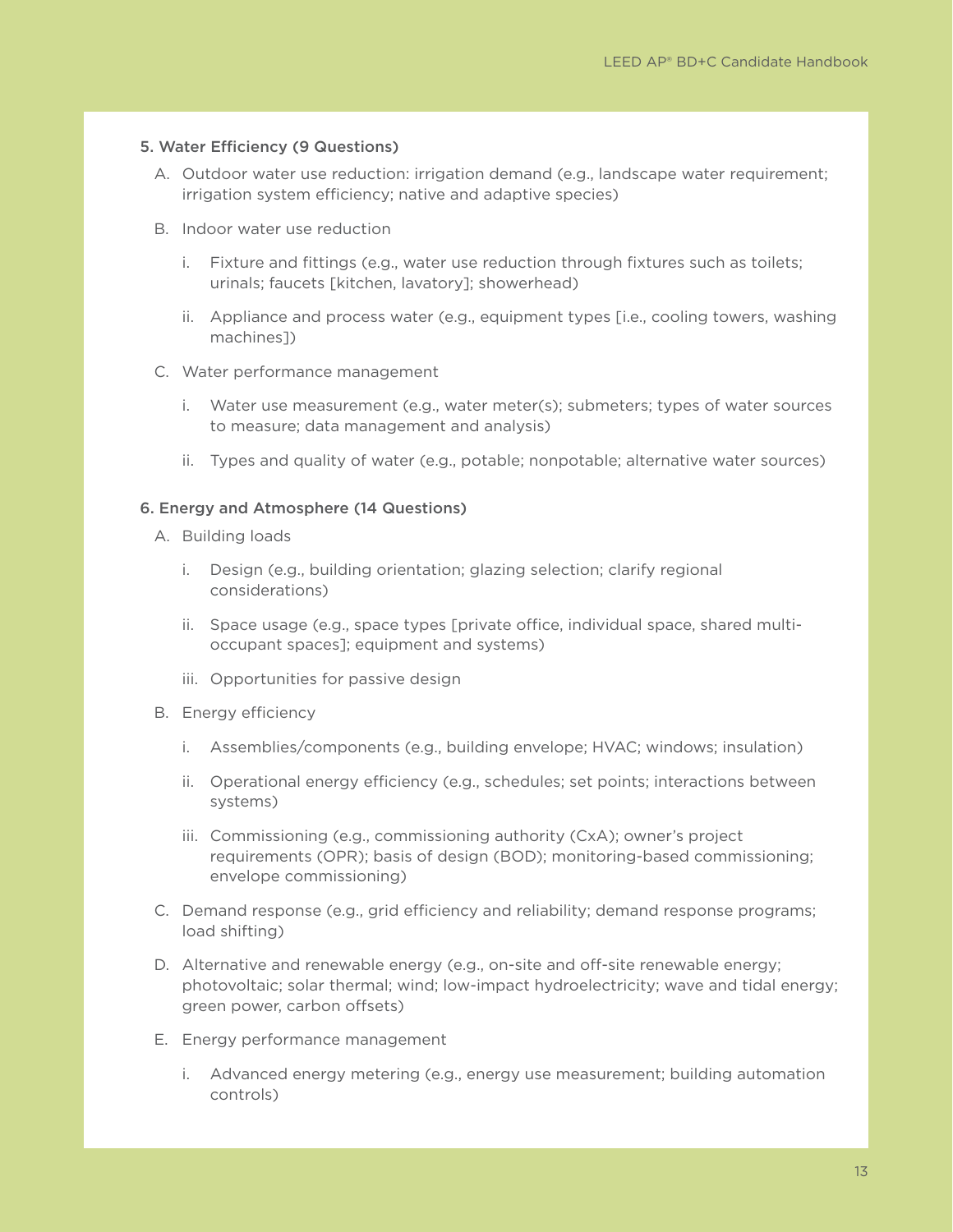- ii. Operations and management (e.g., training of staff; operations and maintenance plan)
- iii. Benchmarking (e.g., metrics used; proposed building performance rating/ baseline building performance rating; comparing building energy performance against similar buildings or historical data; tools and standards [ASHRAE, CBECS, Portfolio Manager])
- F. Environmental concerns: resource and ozone depletion (e.g., sources and energy resources [oil, coal and natural gas]; renewable and nonrenewable resources; chlorofluorocarbons [CFCs] and other refrigerants; stratospheric ozone layer)
- G. Energy model as a tool
- H. Process loads (e.g., elevator; refrigeration, etc.)
- I. Iterative optimization

### 7. Materials and Resources (12 Questions)

- A. Reuse
	- i. Building reuse (e.g., historic building reuse; renovation of abandoned or blighted building)
	- ii. Material reuse (e.g., structural elements [floors, roof decking]; enclosure materials [skin, framing]; permanently installed interior elements [walls, doors, floor coverings, ceiling systems])
- B. Life cycle impacts
	- i. Life cycle assessment (e.g., quantify impacts; whole-building life cycle assessment; environmental attributes used in Environmental Product Declaration [EPD]; Product Category Rules [PCR]; design for flexibility)
	- ii. Material attributes (e.g., bio-based; wood products; recycled content; local; Extended Producer Responsibility [EPR]; durability)
	- iii. Human and ecological health impacts (e.g., raw material source and extraction practices; material ingredient reporting)
- C. Waste
	- i. Construction and demolition waste management (e.g., waste reduction; waste diversion goals; recycle and/or salvage nonhazardous construction and demolition materials; waste management plan)
	- ii. Operations and ongoing (e.g., waste reduction; storage and collection of recyclable materials [mixed paper, corrugated cardboard, glass, plastics, metals]; safe storage areas for batteries and mercury-containing lamps)
- D. Environmental concerns of materials (e.g., where materials came from; how they are used/exposures; where they might go/impacts)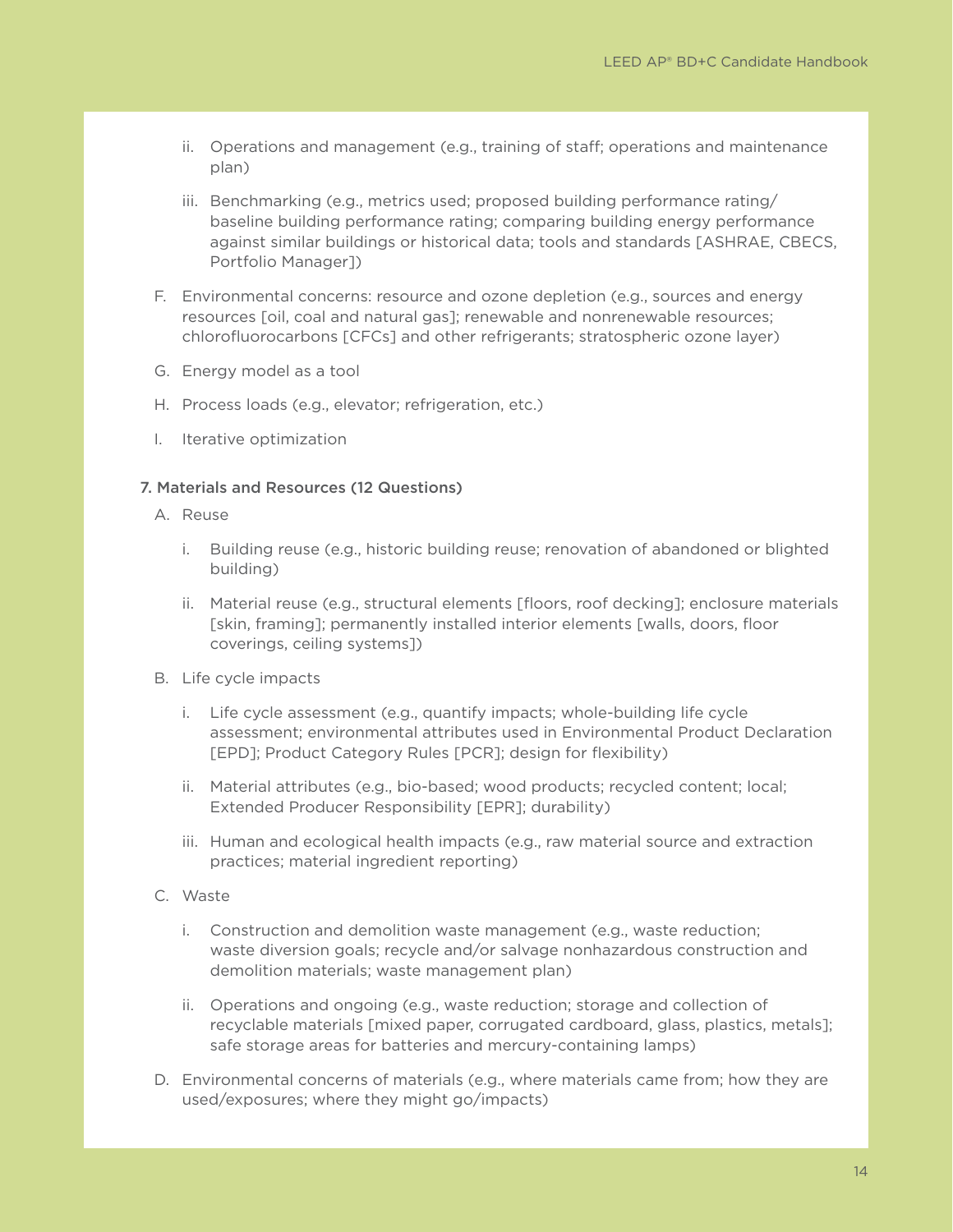### 8. Indoor Environmental Quality (11 Questions)

- A. Indoor environmental quality:
	- i. Ventilation levels (e.g., natural vs. mechanical; outdoor air; regional climate conditions)
	- ii. Tobacco smoke control (e.g., prohibiting smoking; environmental tobacco smoke transfer)
	- iii. Management of and improvements to indoor air quality (e.g., source control; filtration and dilution; construction indoor air quality; air testing; ongoing monitoring)
	- iv. Low-emitting materials (e.g., product categories [paints and coatings, adhesives and sealants, flooring, etc.]; volatile organic compound (VOC) emissions and content; evaluating environmental claims)
- B. Lighting: electric lighting quality (e.g., tradeoffs [color, efficiency]; surface reflectance; types of fixtures)
- C. Daylight (e.g., building massing and orientation; glare; human health impacts; illuminance)
- D. Acoustic performance (e.g., exterior and interior noise; background noise; dead vs. live spaces)
- E. Occupant comfort, health and satisfaction: controllability of systems (e.g., thermal; lighting)
- F. Thermal comfort design (e.g., strategies to promote occupants' productivity and comfort; values of occupant satisfaction)
- G. Quality of views (e.g., connection to outdoor environment; direct line of sight to outdoors)

#### 9. Project Surroundings and Public Outreach (4 Questions)

- A. Regional design (e.g., regional green design and construction measures as appropriate)
- B. Cultural awareness; impacts and challenges; historic or heritage awareness
- C. Educational outreach; public relations for the building

#### **The exam contains 15 unscored questions.**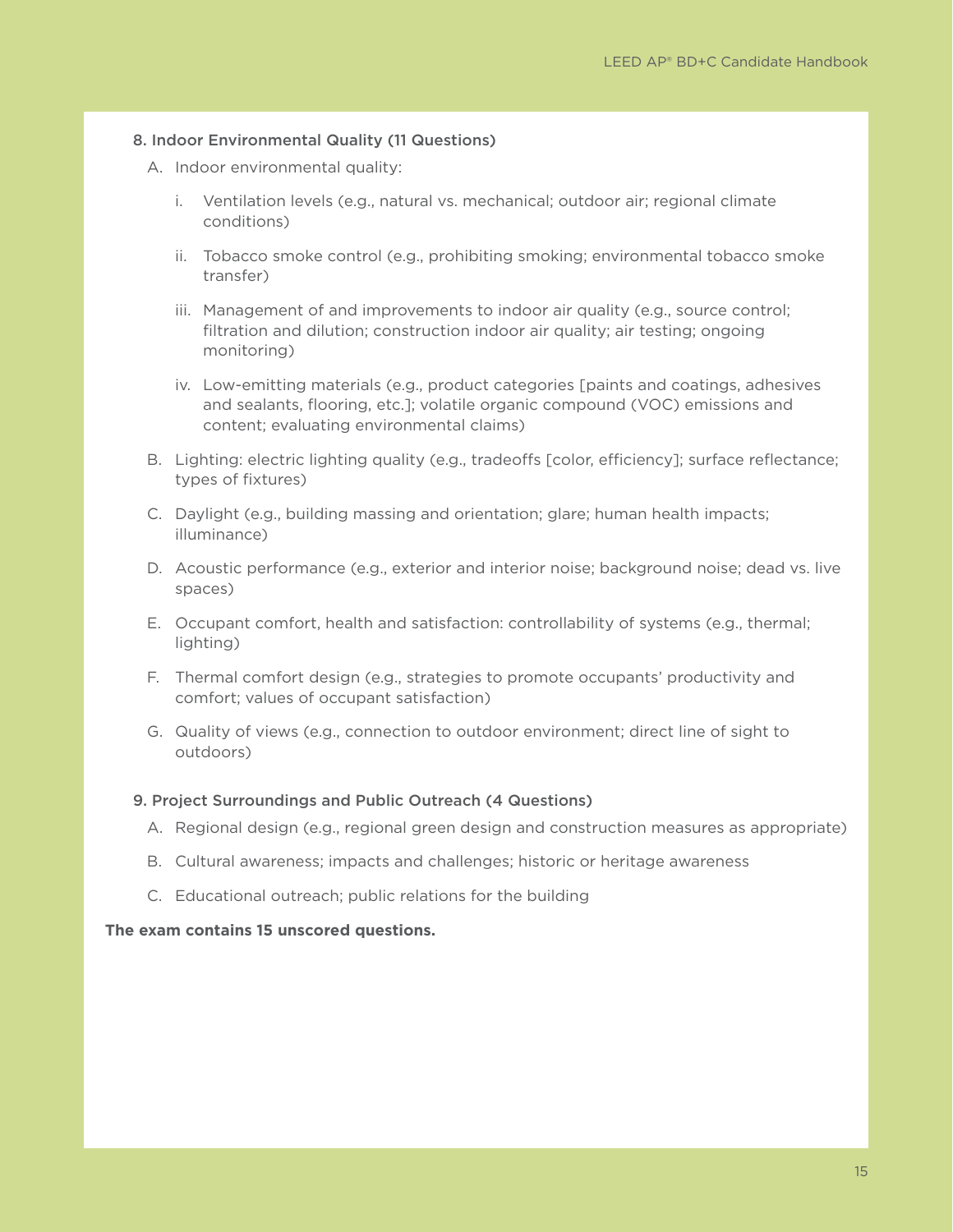### <span id="page-15-1"></span><span id="page-15-0"></span>References

The primary sources for the development of the LEED professional exams are the LEED rating systems. The following list of references is not meant to be comprehensive. When combined with the exam specifications, the candidate has the material from which the exam is based.

### **LEED AP BD+C Exam**

This exam is designed to test the knowledge and skills necessary to participate in the design process, to support and encourage integrated design and to streamline the application and certification process. You should also be familiar with the content of the U.S. Green Building Council®'s website, [usgbc.org,](http://usgbc.org) and GBCI's website, [gbci.org](http://gbci.org), including, but not limited to, LEED Project Registration, LEED Certification content and the purpose of LEED Online. [USGBC's website](http://usgbc.org) also has free access to all LEED rating systems, LEED Reference Guide introductions and checklists beyond those listed below.

### **References**

- U.S. Green Building Council. *[LEED Building Design and Construction Reference Guide.](https://www.usgbc.org/resources/leed-reference-guide-building-design-and-construction)* v4 [e-Document \(PDF\) Edition](https://www.usgbc.org/resources/leed-reference-guide-building-design-and-construction). U.S. Green Building Council, 2017.
- ["Green building incentive strategies."](http://www.usgbc.org/articles/good-know-green-building-incentive-strategies-0) U. S. Green Building Council, 2014.
- U.S. Green Building Council. *[Guide to LEED Certification: Commercial](http://www.usgbc.org/resources/guide-leed-certification-commerical)*. U.S. Green Building Council, 2014.
- U.S. Green Building Council. *[Foundations of LEED.](http://www.usgbc.org/resources/foundations-leed)* U.S. Green Building Council, 2009.
- U.S. Green Building Council. *[LEED v4 for Building Design and Construction Checklist.](http://www.usgbc.org/resources/leed-v4-building-design-and-construction-checklist)* U.S. Green Building Council, 2016.
- ["LEED Addenda \(Corrections + Interpretations\)."](http://www.usgbc.org/help-topic/addenda-(corrections-+-interpretations)) U. S. Green Building Council.
- ["LEED Online: Register a project."](https://www.usgbc.org/leedonline/) U.S. Green Building Council, 2014.
- ["LEED Certification Fees."](https://new.usgbc.org/cert-guide/fees) U.S. Green Building Council, 2014.
- ["Rating System Selection Guidance."](http://www.usgbc.org/resources/rating-system-selection-guidance) U.S. Green Building Council, 2014.
- ["Addenda Database."](http://www.usgbc.org/leed-interpretations) U.S. Green Building Council.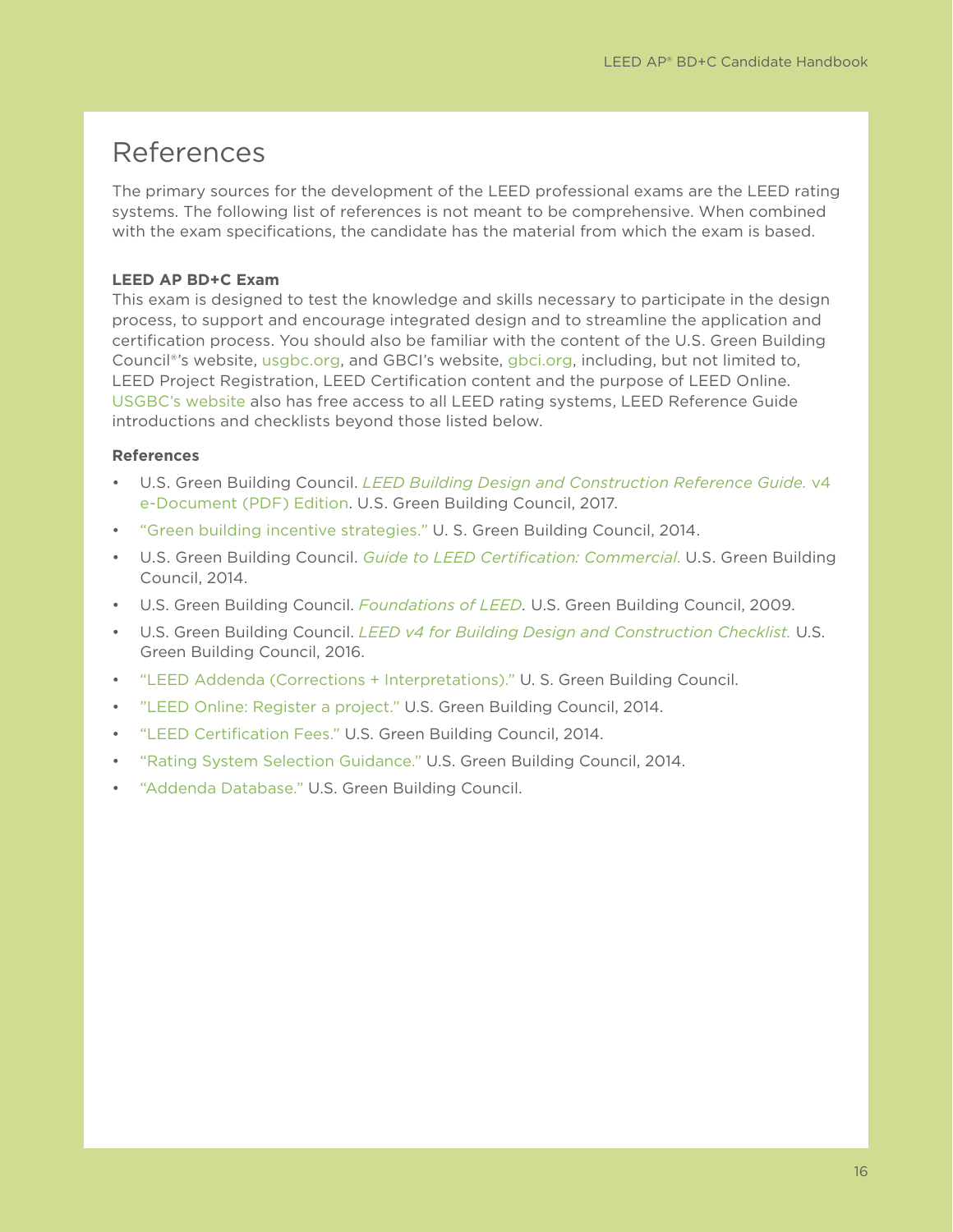## <span id="page-16-0"></span>Sample Questions

**Disclaimer:** The exam questions listed here were discarded in the process of creating questions for new exams.

The questions are provided for your convenience to allow you to better familiarize yourself with the format and general content of questions on exams.

The content of these questions, while representative of the type of questions you can expect, does not necessarily mirror the content that will appear on the actual exams.

Furthermore, your ability to correctly answer these sample questions does not in any way predict or guarantee your ability to successfully answer questions on the actual exams.

### **LEED AP BD+C Sample Questions**

### **1. The city is building a new botanical garden and is attempting LEED certification. What could the educational program include to earn an Innovation in Design Credit?**

(A) Present the building's sustainable features at the grand opening

(B) Present the building's sustainable features at a town hall meeting

### **(C) Provide on-going weekly tours highlighting the building's sustainable features**

(D) Publish a press release to the local newspaper outlining the building's sustainable features

*This question represents Knowledge Domain 1B: LEED Process; LEED system synergies (e.g., energy and EQ; waste management).* 

### **2. How should athletic fields be treated in the calculations for WE Credit, Outdoor Water Use Reduction?**

- (A) Must be calculated using 100% potable water
- **(B) May be included or excluded from the calculations**
- (C) May be calculated using a standard 20% reduction from baseline
- (D) Must be calculated using at least 20% from an alternative water source

*This question represents Knowledge Domain 5A: Water Efficiency; Outdoor water use reduction: irrigation demand (e.g., landscape water requirement; irrigation system efficiency; native and adaptive species).*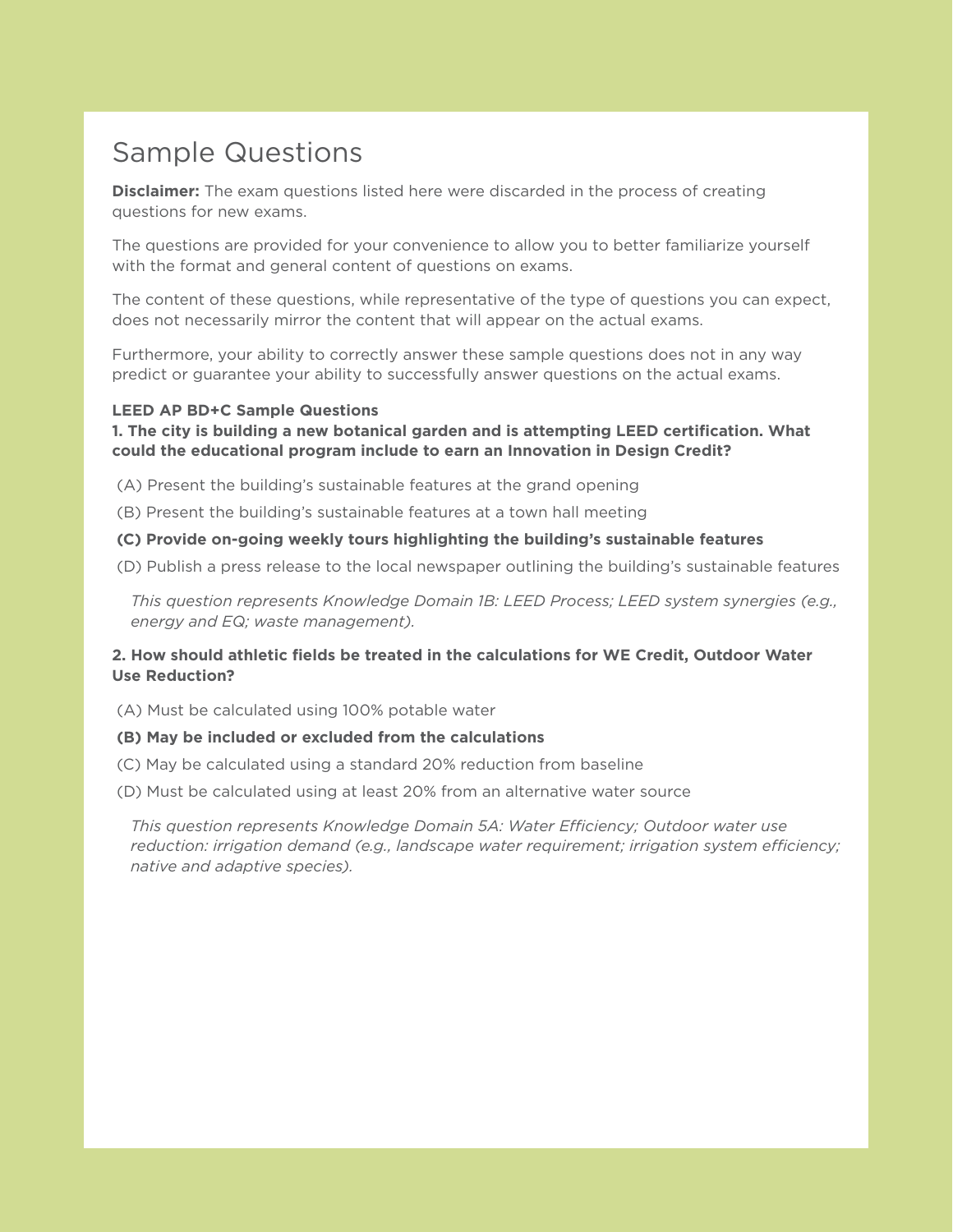## <span id="page-17-0"></span>**CONTACT**

## Prometric

1501 South Clinton Street, Canton Crossing Tower, 14th Floor, Baltimore, MD 21224 [prometric.com/gbci](http://www.prometric.com/gbci)

Prometric's website is available for scheduling, rescheduling, cancelling and confirming exam appointments 24 hours per day. To schedule an exam, you will need to have first applied and registered with GBCI. To reschedule, cancel or confirm an exam appointment, you will need your Prometric-issued 16 digit confirmation number.

### **Prometric Call Centers**

| <b>North America</b>                                                                                                                                                                 |                 |
|--------------------------------------------------------------------------------------------------------------------------------------------------------------------------------------|-----------------|
| Customer service: To schedule, reschedule, cancel and confirm appointments or for general<br>testing information (Monday to Friday, 8:00 to 20:00 PM ET [GMT -5])                    | 888 215 4154    |
| Candidate care: For any problems encountered during your experience with Prometric<br>(Monday to Friday, 8:00 to 21:00 ET; Saturday, 9:00 to 17:00 PM ET [GMT -5])                   | 800 853 6769    |
| Bulk Registration (five or more candidates)                                                                                                                                          | 800 774 1292    |
| Special Conditions (Candidates with disabilities)                                                                                                                                    | 800 967 1139    |
| Fax                                                                                                                                                                                  | 800 853 6781    |
| <b>Latin America</b>                                                                                                                                                                 |                 |
| To schedule, reschedule, cancel and confirm appointments or for general testing<br>information                                                                                       | +1 443 751 4995 |
| <b>Asia/Pacific</b>                                                                                                                                                                  |                 |
| China (Monday - Friday, 8:30 to 19:00 GMT +10:00)                                                                                                                                    | +86 10 62799911 |
| India (Monday - Friday, 9:00 to 17:30 GMT +05:30)                                                                                                                                    | 91 124 4147700  |
| Japan (Monday - Friday, 8:30 to 19:00 GMT +10:00)                                                                                                                                    | 0120 347737     |
| Korea (Monday - Friday, 8:30 to 19:00 GMT +10:00)                                                                                                                                    | 1566 0990       |
| Australia, Hong Kong, Indonesia, Malaysia, New Zealand, Philippines, Singapore, Taiwan,<br>Thailand and all other Asia/Pacific countries (Monday - Friday, 8:00 to 20:00 GMT +08:00) | 603 7628 3333   |
| <b>Europe, Middle East, Africa:</b>                                                                                                                                                  |                 |
| Europe                                                                                                                                                                               | 31 320 239 540  |
| Middle East (Sunday to Thursday)                                                                                                                                                     | 31 320 239 530  |
| North Africa (Sunday to Thursday)                                                                                                                                                    | 31 320 239 530  |
| Sub-Sahara Africa                                                                                                                                                                    | 31 320 239 593  |